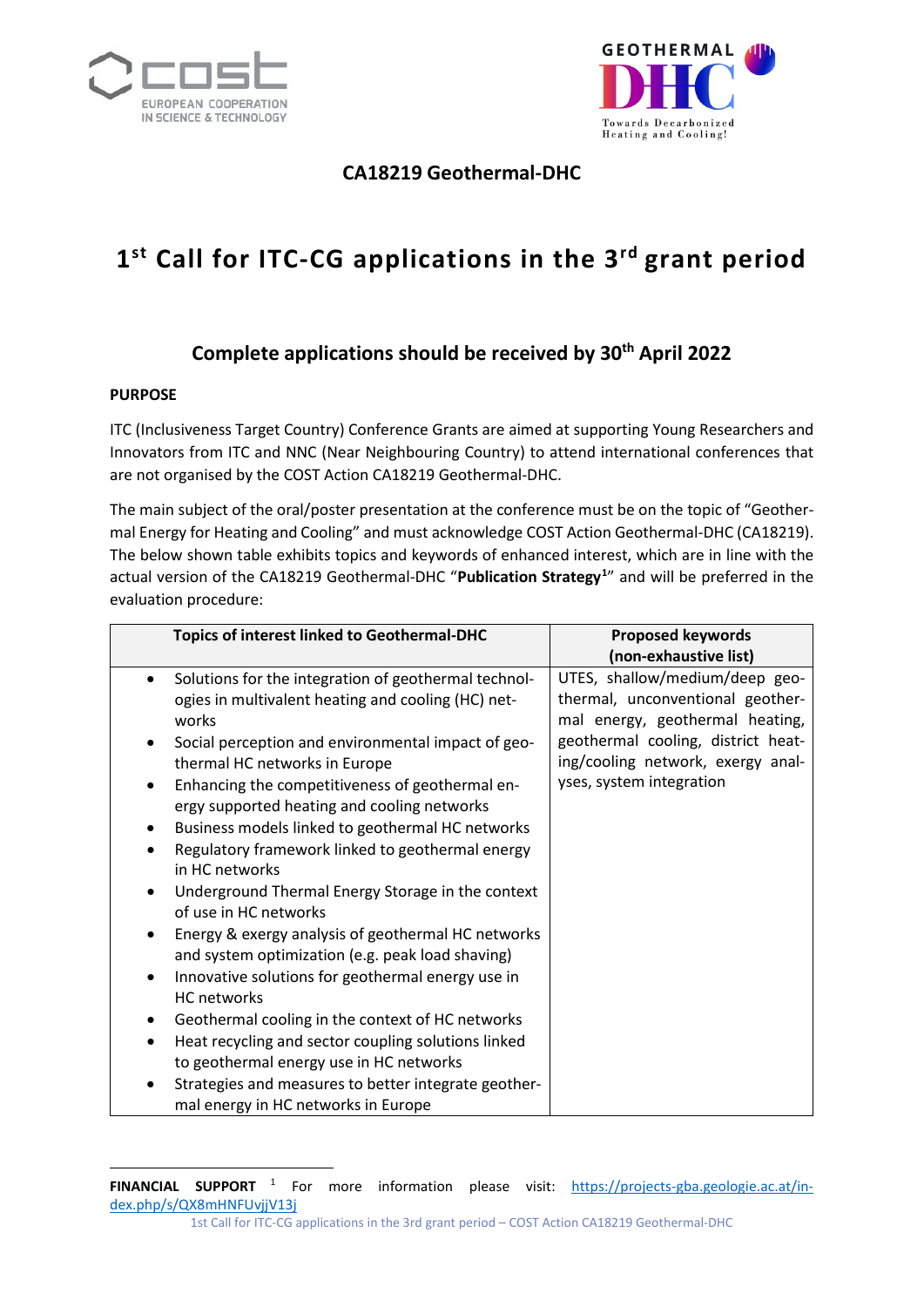



#### **FINANCIAL SUPPORT**

The grant provides support up to 2000 EUR for physical attendance at a conference including registration, travel and daily subsistence. If one would like to attend a virtual conference, the grant will contribute up to 500 EUR towards conference fees.

A Conference Grant is a contribution to the overall travel, accommodation, meal expenses and conference fees of the selected applicant. However, the Conference Grant may not necessarily cover all the expenses related to participating in a given conference depending upon the budgetary constraint. The calculation of the financial contribution for each Conference Grant must respect the following criteria:

- Up to a maximum of EUR 2000 in total (travel+ accommodation, meal+ conference fees) can be afforded to each successful applicant
- Up to a maximum of EUR 500 for the conference fees to attend a virtual conference
- Documentary evidence of the conference fee, invoices of travel must be sent to the grant holder
- Applicant should sign a self-declaration that they will not obtain the double funding.

#### **ELIGIBLE APPLICANTS**

- The ITC conference Grant is available for Young Researcher and Innovator (individuals less than 40 years old) who are affiliated to a legal entity in an ITC or NNC and active in the field of geothermal heating/cooling.
- A registration at the Yellow Pages of CA18219 Geothermal-DHC is required for a successful application.
- The applicant must make an oral/poster presentation at the conference in question and must be listed in the official event/conference program.
- Only one person per organization / affiliation can apply for ITC-CG support per each grant period.

For more information please visit the general eligibility rules, which are published in the COST ANNO-TATED RULES FOR COST ACTIONS, 27.7.2021 [\(https://www.cost.eu/uploads/2021/10/COST-094-21-](https://www.cost.eu/uploads/2021/10/COST-094-21-Annotated-Rules-for-COST-Actions-Level-C-2021-11-01-1.pdf) [Annotated-Rules-for-COST-Actions-Level-C-2021-11-01-1.pdf](https://www.cost.eu/uploads/2021/10/COST-094-21-Annotated-Rules-for-COST-Actions-Level-C-2021-11-01-1.pdf) ), sections 1.1.1. and 7.3 and Grant Awarding User guide, Nov 2021 [\(https://www.cost.eu/uploads/2021/12/Grant-Awarding](https://www.cost.eu/uploads/2021/12/Grant-Awarding-userguide.pdf)[userguide.pdf](https://www.cost.eu/uploads/2021/12/Grant-Awarding-userguide.pdf) ).

#### **ITC and NNC**

**Inclusiveness Target Countries (ITCs)** defined by COST Annotated Rules are as follows: Albania, Bosnia and Herzegovina, Bulgaria, Croatia, Cyprus, Czech Republic, Estonia, Greece, North Macedonia, Hungary, Latvia, Lithuania, Malta, Moldova, Montenegro, Poland, Portugal, Romania, Serbia, Slovakia, Slovenia, Turkey

**Near Neighbouring Countries (NNCs**) defined by COST Annotated Rules are as follows: Algeria, Armenia, Azerbaijan, Belarus, Egypt, Georgia, Jordan, Kosovo, Lebanon, Libya, Morocco, the Palestinian Authority, Russia, Syria, Tunisia and Ukraine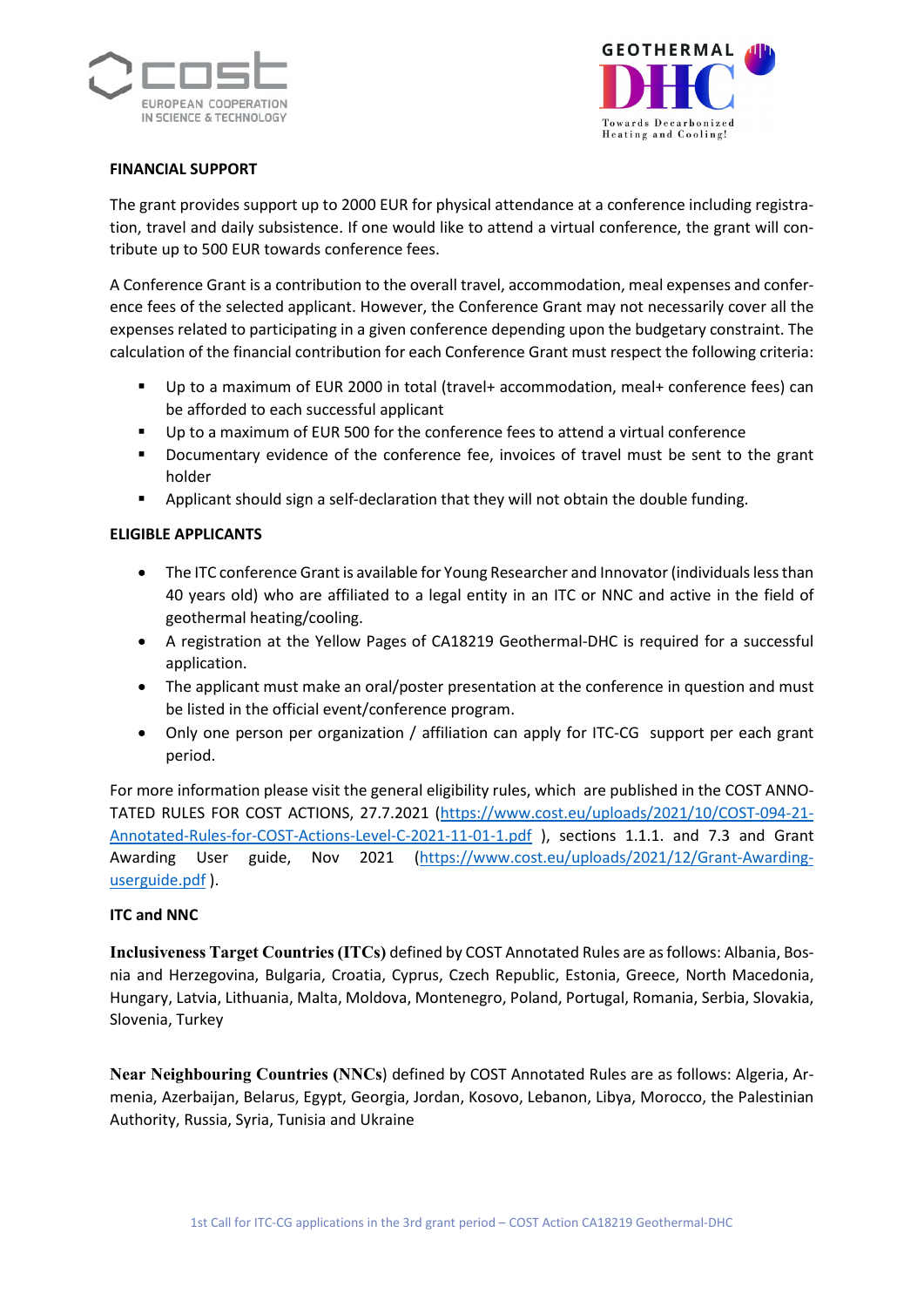



## **APPLICATION PROCEDURE**

- 1) Carefully read the Grant Awarding User guide, Nov 2021 [\(https://www.cost.eu/up](https://www.cost.eu/uploads/2021/12/Grant-Awarding-userguide.pdf)[loads/2021/12/Grant-Awarding-userguide.pdf](https://www.cost.eu/uploads/2021/12/Grant-Awarding-userguide.pdf) ).
- 2) Elaborate your profile on [eCOST.](https://e-services.cost.eu/user/login)
- 3) Elaborate your profile on the Yellow Pages of the Geothermal DHC (please contact [CA18219@geologie.ac.at](mailto:CA18219@geologie.ac.at) )
- 4) Submit your ITC-CG application o[n e-COST](https://e-services.cost.eu/stsm) having prepared the following documents:
	- Title of the presentation
	- **EXTER** Conference title, date (within the active Grant Period) and country
	- **Budget requested**
	- **Attendance type (face-to-face or virtual)**

*To be uploaded on e-COST:*

- **Application form (found in the [https://www.cost.eu/uploads/2021/12/Grant-Award](https://www.cost.eu/uploads/2021/12/Grant-Awarding-userguide.pdf)**[ing-userguide.pdf](https://www.cost.eu/uploads/2021/12/Grant-Awarding-userguide.pdf) ; describing: Relevance of the conference topic to the Action and Motivation describing the potential for impact on the applicant's career)
- Copy of the abstract of the accepted oral or poster presentation
- Acceptance letter from the conference organisers
- A CV (including a list of publications if applicable)

All requests concerning the ITC-CG application need to be addressed to Prof Rao Martand Singh [rao.m.singh@ntnu.no.](mailto:rao.m.singh@ntnu.no)

#### **APPLICATION EVALUATION**

- **European conference will be given higher priority.**
- **Each application will be evaluated by the Grant Management Committee.**
- **EXECT** Active researcher based on their publications will be given preference.

Your application will be automatically send by e-Cost to the Grant Management Committee.

### Please note: the collection date will be 30<sup>th</sup> of April 2022, 5 pm CEST.

The Grant Management Committee will assess the applications after the collection date.

The evaluation and ranking of applications will be under the responsibility of a dedicated committee. It is planned that they are evaluated within 10 working days after the application submission deadline. The Grant Holder will send a feedback to all applicants on the decision of the evaluation**.** 

Successful applicants will then receive a Grant Letter, which also includes the allowed maximum funds and rules for reimbursement and the evaluated list of applications. The Grant Letter will activate the ITC-CG in e-COST.

**Please note** that priority might be given to gender balancing efforts in order to support the inclusiveness targets of the Action (participation of at least 40% of each gender).

#### **AFTER THE ITC**